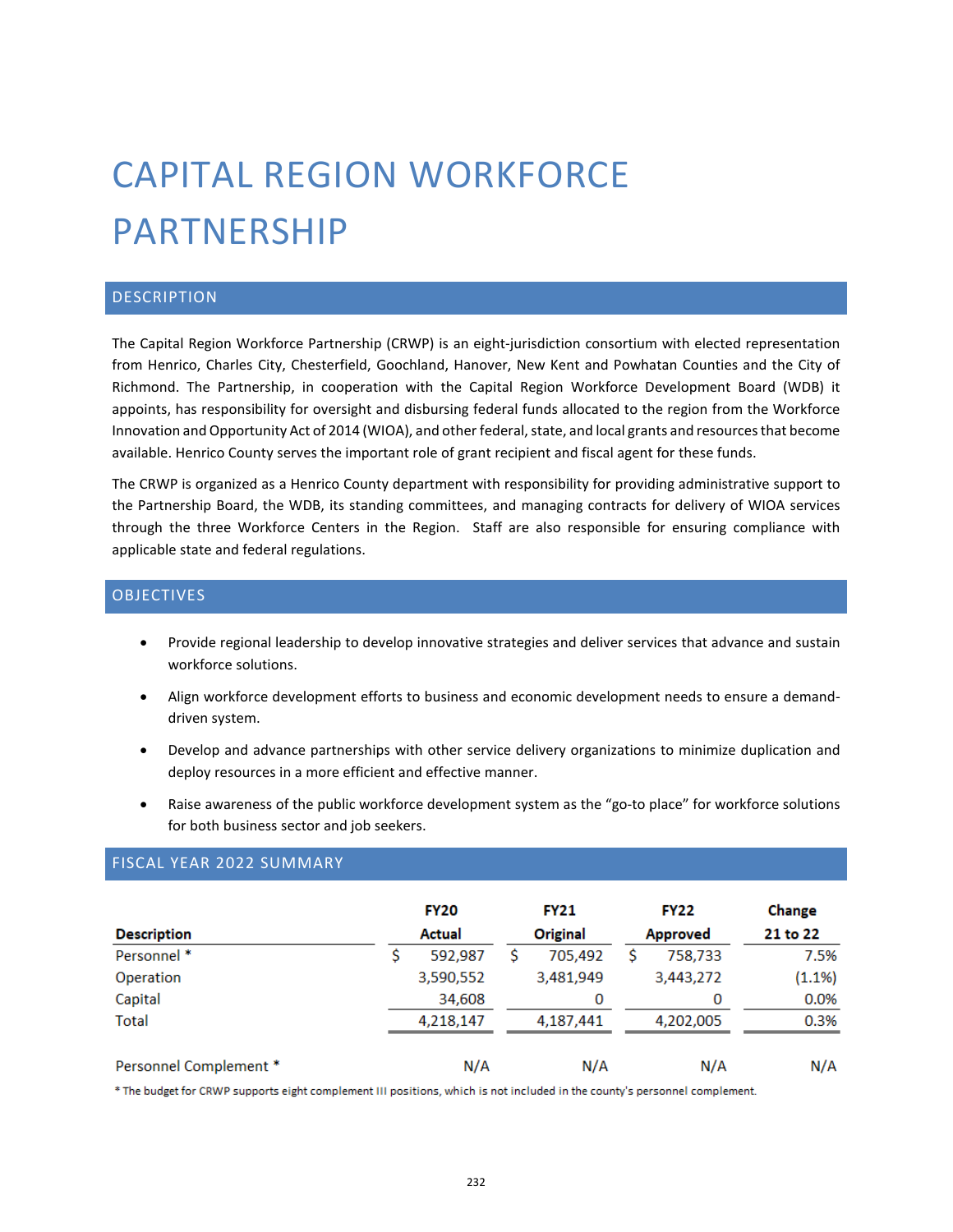#### *CRWP*

| <b>FLAFUNIMINUL IVILASUNLS</b>                   |             |             |             |          |  |
|--------------------------------------------------|-------------|-------------|-------------|----------|--|
| <b>Performance Measures</b>                      |             |             |             |          |  |
|                                                  |             |             |             |          |  |
|                                                  | <b>FY20</b> | <b>FY21</b> | <b>FY22</b> | 21 to 22 |  |
| <b>Workload Measures</b>                         |             |             |             |          |  |
| <b>Customers Receiving Basic Career Services</b> | 35,000      | 15,000      | 25,000      | 10,000   |  |
| Customers Enrolled in Individualized Services    | 1,014       | 900         | 950         | 50       |  |
| <b>Customers Receiving Training</b>              | 236         | 240         | 250         | 10       |  |
|                                                  |             |             |             |          |  |

## DEPARTMENTAL HIGHLIGHTS

PERFORMANCE MEASURES

The CRWP is responsible for meeting the administrative requirements of its various funding sources, implementing policies, budget management, and achieving performance requirements, as may be set by the Partnership, the State, Virginia Community College System (VCCS), and the U.S. Department of Labor.

In recent years, federal funding has declined and then remained level. As a result, contracted staff levels have been reduced with associated reduction in customers served.

ResCare has been awarded the Title I WIOA contract to deliver Adult and Dislocated Worker Services to those who meet WIOA eligibility criteria. WIOA services include individualized career planning, resume and interviewing workshops, counseling, basic work readiness such as computer skills, paid work experiences and internships, and various forms of training assistance such as tuition vouchers and on-the-job training. ResCare was also awarded a contract to serve as the region's "One Stop Operator", a federally required role that ensures that workforce centers and partners operate in a consistent and collaborative manner with high-quality standards for the benefit of customers.

The out-of-school youth program contract is managed by Ross Innovative Employment Solutions Corporation, a community partner. This program targets disengaged young adults ages 17-24 that have certain barriers to success in employment or education.

#### OUTCOMES

The performance outcomes of CRWP's services are an important indicator of the program's success. For FY2019-20, the following results were achieved:

|                      | Adults/Dislocated<br>Workers | Youth |
|----------------------|------------------------------|-------|
| Did they get a job?  | 86%                          | 86%   |
| Did they keep a job? | 82%                          | 73%   |
| Earned a Credential  | 72%                          | 79%   |
| Average Wages        | \$25,000                     | N/A   |